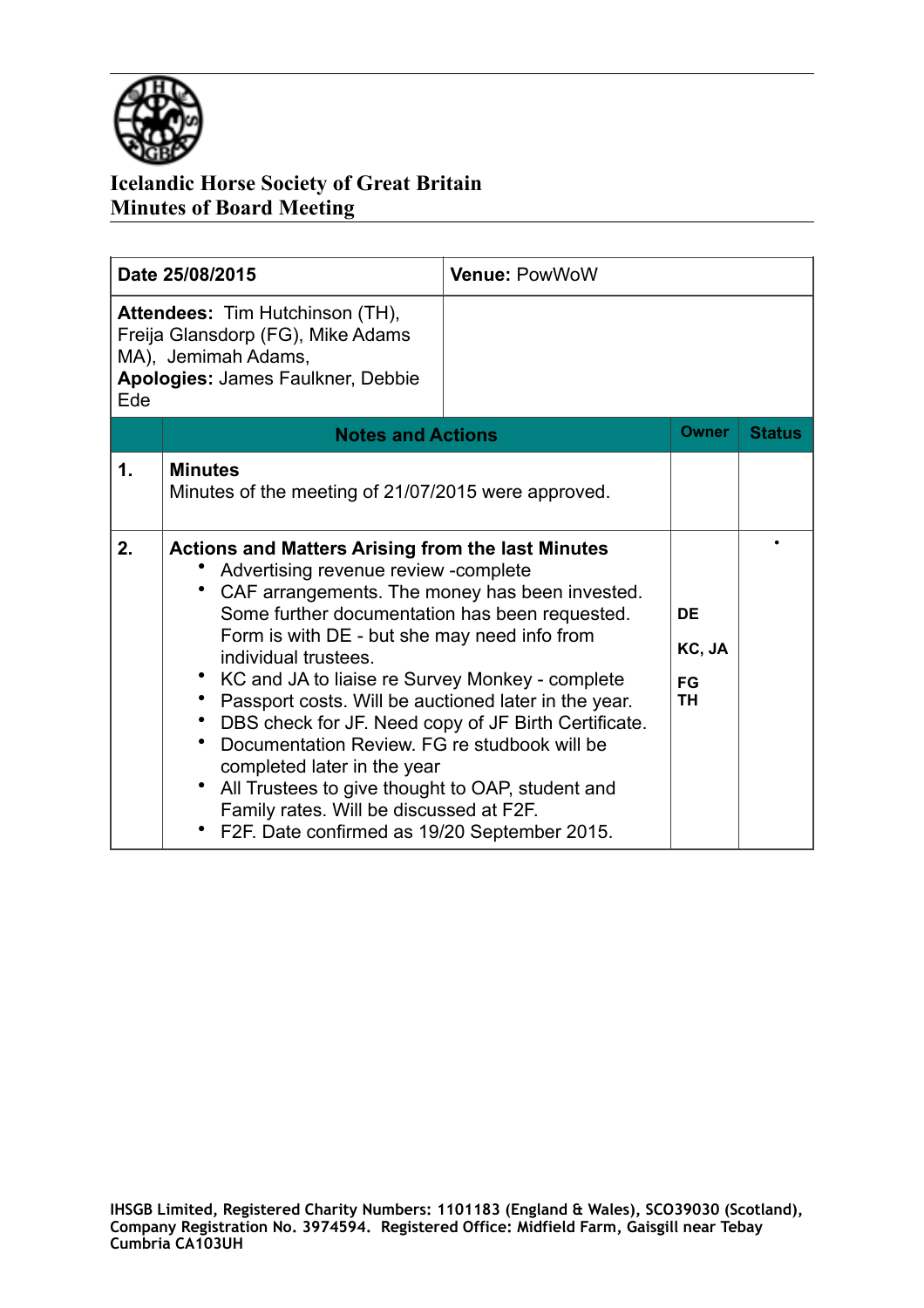

| 3                       | <b>Financial Status at End of Year</b><br>DE had forwarded a copy of a 'first cut' of the I&E<br>spreadsheet showing a small surplus for the year, together<br>with a few queries. The small surplus was welcomed by all<br>and TH reminded the meeting it had been agreed that any<br>surplus would be added to the Development fund. Still<br>waiting on Sleipnir invoices - have accrued pro-tem.<br>Need MA to finalise the queries re BC's<br>Need a reconciliation from FG re studbook<br>Need a reconciliation from H re membership<br>KC - you owe £80 re FEIF non attendance conference<br>MA - we owe you £80 re over-payment FEIF<br>We owe MA and Kirsty Carson BC expenses - once figures<br>finalised.<br>It was agreed to discuss in detail at the F2F together with<br>the forthcoming budget. |  |
|-------------------------|----------------------------------------------------------------------------------------------------------------------------------------------------------------------------------------------------------------------------------------------------------------------------------------------------------------------------------------------------------------------------------------------------------------------------------------------------------------------------------------------------------------------------------------------------------------------------------------------------------------------------------------------------------------------------------------------------------------------------------------------------------------------------------------------------------------|--|
| $\overline{\mathbf{4}}$ | <b>Membership Report</b><br>TH Thanked H for her membership report. Not enough<br>feedback from 27 members leaving/not paying to make<br>any sensible comments on why they haven't renewed. 1<br>died 7 Family, 19 single. Of these 8 were only members for<br>1 Year. Overall membership had remained fairly constant<br>although we had lost more family members than we had<br>gained during the year.                                                                                                                                                                                                                                                                                                                                                                                                      |  |
| 5.                      | <b>Annual Reports</b><br>The trustees reported that they had forwarded their reports.<br>Unfortunately TH had not seen any as his ISP had had a<br>defect for the previous 24 hours. An action was placed to<br>review the reports at the F2F.<br>No report had been received from the Youth trustee so TH<br>offered to chase JF.                                                                                                                                                                                                                                                                                                                                                                                                                                                                             |  |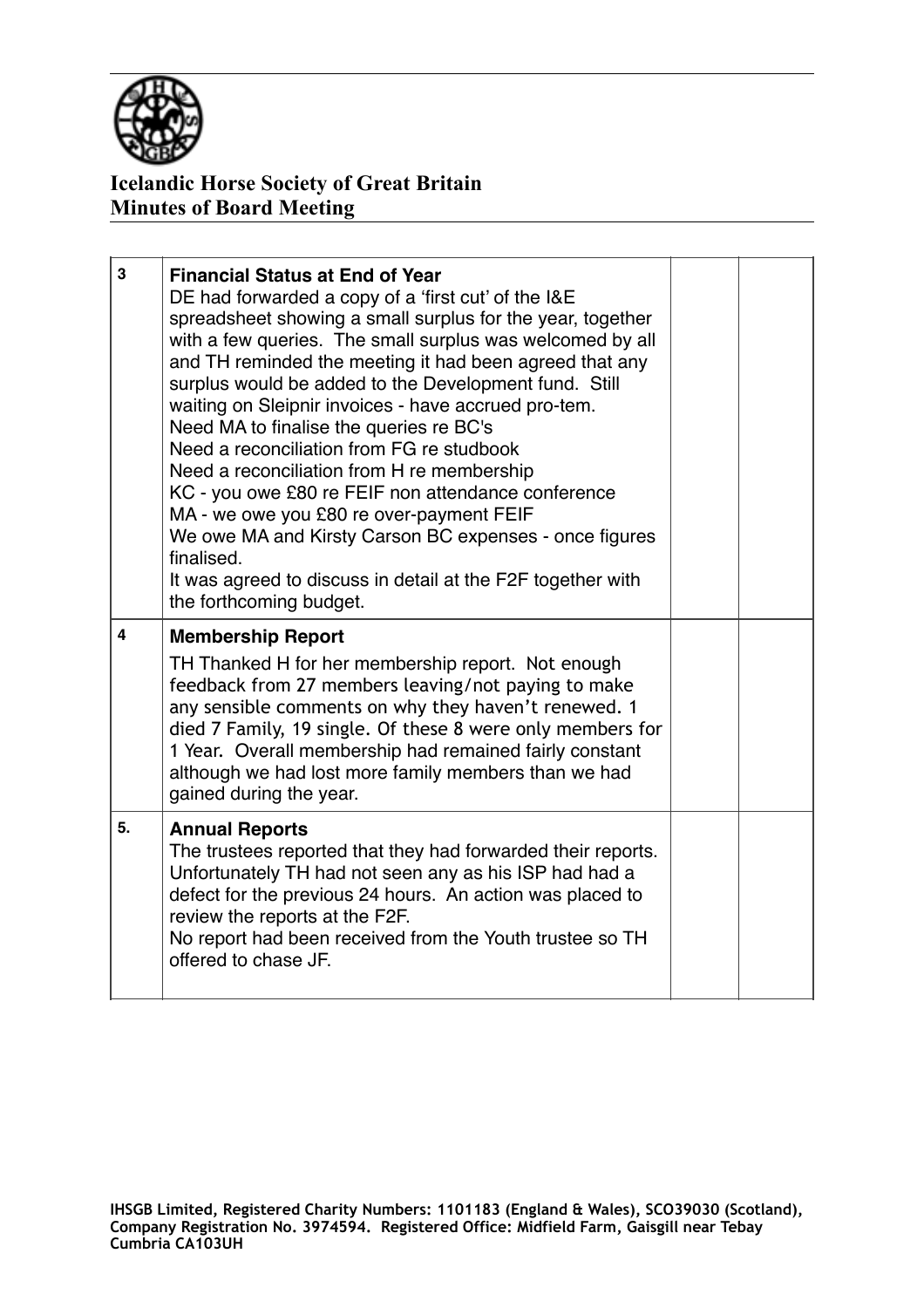

| 6 | <b>AGM Venue and Calling Notice</b><br>It was agreed that the AGM would be held at the Horse<br>Charity Centre in Bristol as the WHW site in Somerset had<br>not yet been completed. If the venue was not available MA<br>kindly offered to host the AGM at Conegar Farm. TH<br>thanked him for his kind offer.<br>Post Meeting Note: Unfortunately the venue in Bristol is not<br>available so our AGM will be held in Dorset.                                                                                                                                                                                                                                                                                                                                                                        |  |
|---|--------------------------------------------------------------------------------------------------------------------------------------------------------------------------------------------------------------------------------------------------------------------------------------------------------------------------------------------------------------------------------------------------------------------------------------------------------------------------------------------------------------------------------------------------------------------------------------------------------------------------------------------------------------------------------------------------------------------------------------------------------------------------------------------------------|--|
|   | The calling notice will be sent outwith the magazine.                                                                                                                                                                                                                                                                                                                                                                                                                                                                                                                                                                                                                                                                                                                                                  |  |
|   | One third of trustees are required to stand down in rotation<br>in accordance with our Articles. This year the Calling<br>Notice will call for volunteers to fill the following Posts;                                                                                                                                                                                                                                                                                                                                                                                                                                                                                                                                                                                                                 |  |
|   | Chairman<br><b>Breeding Leader</b><br>Youth                                                                                                                                                                                                                                                                                                                                                                                                                                                                                                                                                                                                                                                                                                                                                            |  |
|   | After 8 years on the Board and 5 years as Chairman TH<br>feels that it is time for a change.                                                                                                                                                                                                                                                                                                                                                                                                                                                                                                                                                                                                                                                                                                           |  |
|   | The Board discussed the dual role held by Freija<br>Glansdorp, that of Breeding Leader and Studbook<br>Registrar. As our current ToRs actually lists both posts as<br>of Trustee status it was agreed that as she would be<br>standing down as Breeding Leader but remaining as<br>Studbook Registrar and therefore a trustee.                                                                                                                                                                                                                                                                                                                                                                                                                                                                         |  |
|   | James Faulkner has enjoyed his time as Youth trustee but<br>has found it difficult to reconcile his working in Sweden and<br>being able to devote the time he would like to the role.<br>He says, I have to say that the situation in my own life at<br>this time is harder than I had expected and I really don't feel<br>that I can give myself fully to the board and the promotion of<br>our youth at this given time. It is a lot harder being based<br>overseas than I had thought and I am not connecting<br>enough to the youth families through social media to be<br>able to give those riders the support that they fully need to<br>be able to build up their own future. I am more than willing<br>to help out the best I can but I am sorry to say that I have to<br>step aside for now. |  |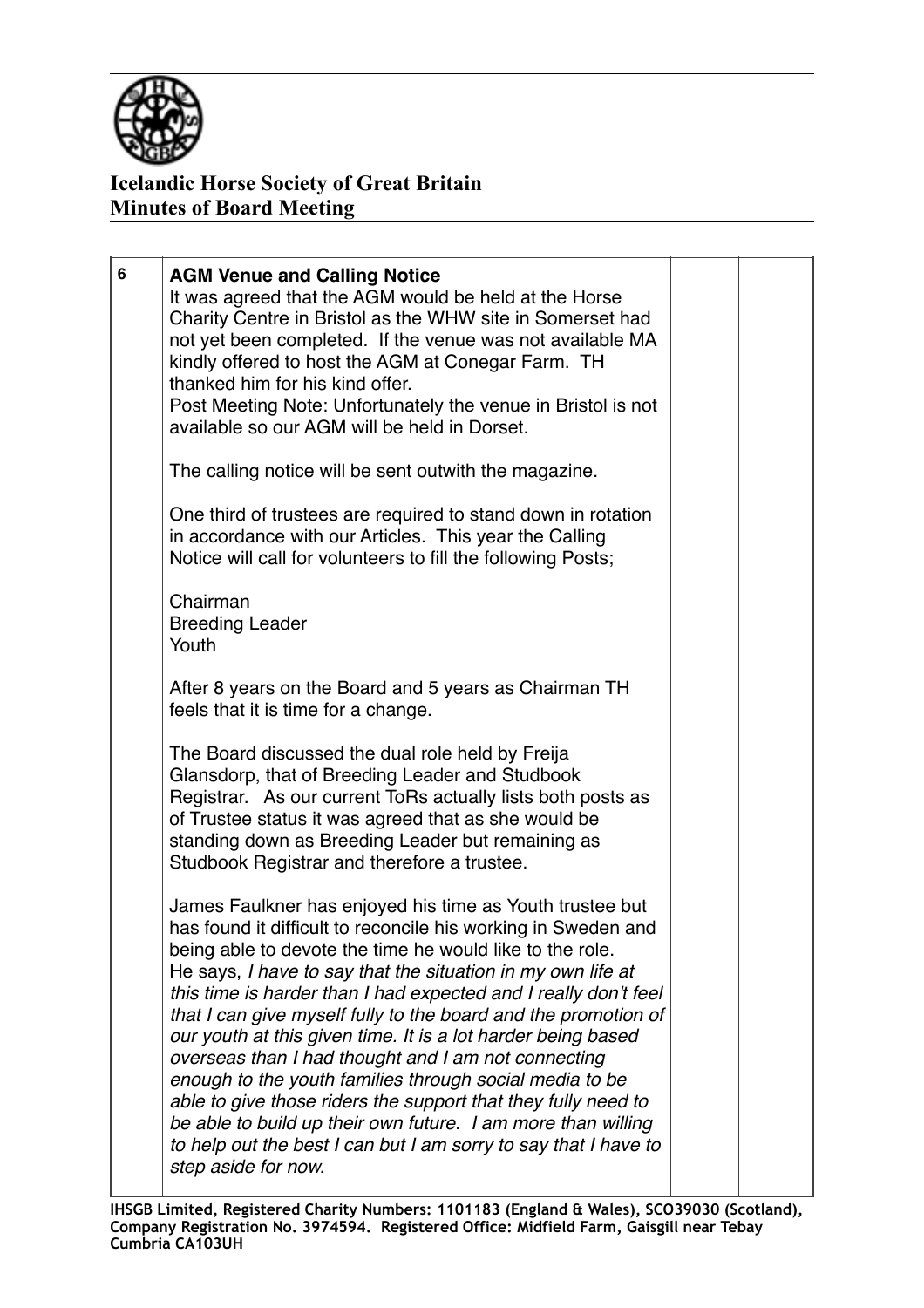

| 7. | <b>Trustee Updates.</b><br>MA-Sport. Has been a very busy time. 45 horse rider<br>combinations at the BC Show, including a big group all the<br>way from Shetland and James and Charlotte from<br>Scandinavia. WC went well with no charge from Maike as<br>team trainer and only a small charge from Marina for acting<br>as Team Leader.<br>FG - Studbook and Breeding. Team are organising young | <b>MA</b> |  |
|----|-----------------------------------------------------------------------------------------------------------------------------------------------------------------------------------------------------------------------------------------------------------------------------------------------------------------------------------------------------------------------------------------------------|-----------|--|
|    | horse assessment and Gaedingakeppni for October.<br>Studbook. FG moving house and studbook address will be<br><b>JA - Comms and PR.</b> Setting up a WC team Facebook<br>page seemed to work well and so will continue possibly for<br>the MEM. Reviews complete and will be discussed at the<br>F2F.                                                                                               |           |  |
|    | TH<br>AGM date has been set for November 14th.<br>Calling Notice for AGM need to be sent out by end of<br>September. The majority of Annual reports are<br>complete - Kristina and James outstanding.                                                                                                                                                                                               | <b>FG</b> |  |
| 8  | <b>Agenda for Face to Face</b><br>This continues to be quite extensive but the Board were<br>very keen to keep the length of the meeting to a single day.<br>It was suggested that the meeting could be started at 0930<br>and there was a preference for Sunday.                                                                                                                                   |           |  |